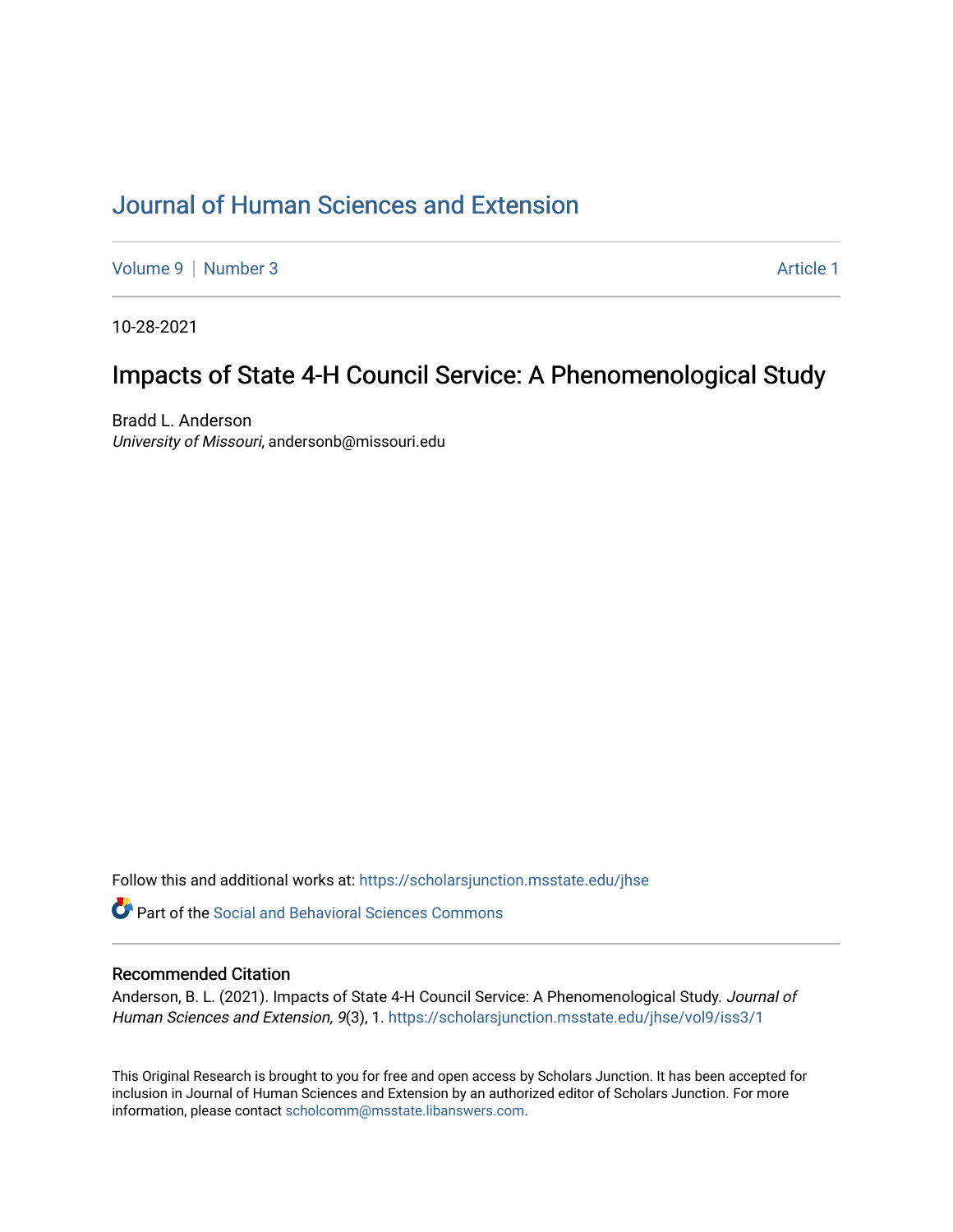# **Impacts of State 4-H Council Service: A Phenomenological Study**

### **Bradd L. Anderson**

*University of Missouri*

*This qualitative study explored the experience of youth serving on the state 4-H council of Missouri, which provides opportunities to serve as ambassadors of the 4-H organization and influence the experiences of younger members. While many 4-H programs have a statewide youth council, there is little research regarding these groups or the impacts of state 4-H council service. This study employed a hermeneutic phenomenological approach to explore the impacts of State 4-H Council service among alumni within a framework of positive youth development theory. Council service was found to have provided members experience in working with diverse others, created opportunities to expand relational networks, influenced individual actions, and affected changes in both individuals and their contexts.* 

*Keywords:* youth councils, state 4-H council, youth leadership, positive youth development

### **Introduction**

Growth potential is unparalleled during adolescence, and prepared leaders must be able to build connections with diverse others in a dynamically changing world. As globalization and technology connect individuals across cultural and geographic boundaries, cultural competency skills are needed for a successful transition to young adulthood. However, these opportunities can be elusive for teens growing up in monocultural communities as they seek to be prepared for the adult world. Through 4-H, Cooperative Extension provides opportunities for youth to grow and connect with a larger community, build peer networks, and develop competencies as they explore their interests.

One such opportunity is service on a state 4-H council, which generally offers opportunities to serve as ambassadors, program co-planners, and a voice of youth at the state level. Those who serve on a state 4-H council can have unique impacts on the youth, programming, and image of their state 4-H program. However, despite being a capstone of the intensity, duration, and breadth that characterizes an engaged 4-H experience (Arnold, 2018; Bruce et al., 2005), service on a state 4-H council remains an understudied 4-H opportunity. Therefore, this study examined the experience of state 4-H council service in the Missouri 4-H program. For this article, the term *State 4-H Council* will be capitalized only when referring to the Missouri body specifically.

Direct correspondence to Bradd L. Anderson at andersonb@missouri.edu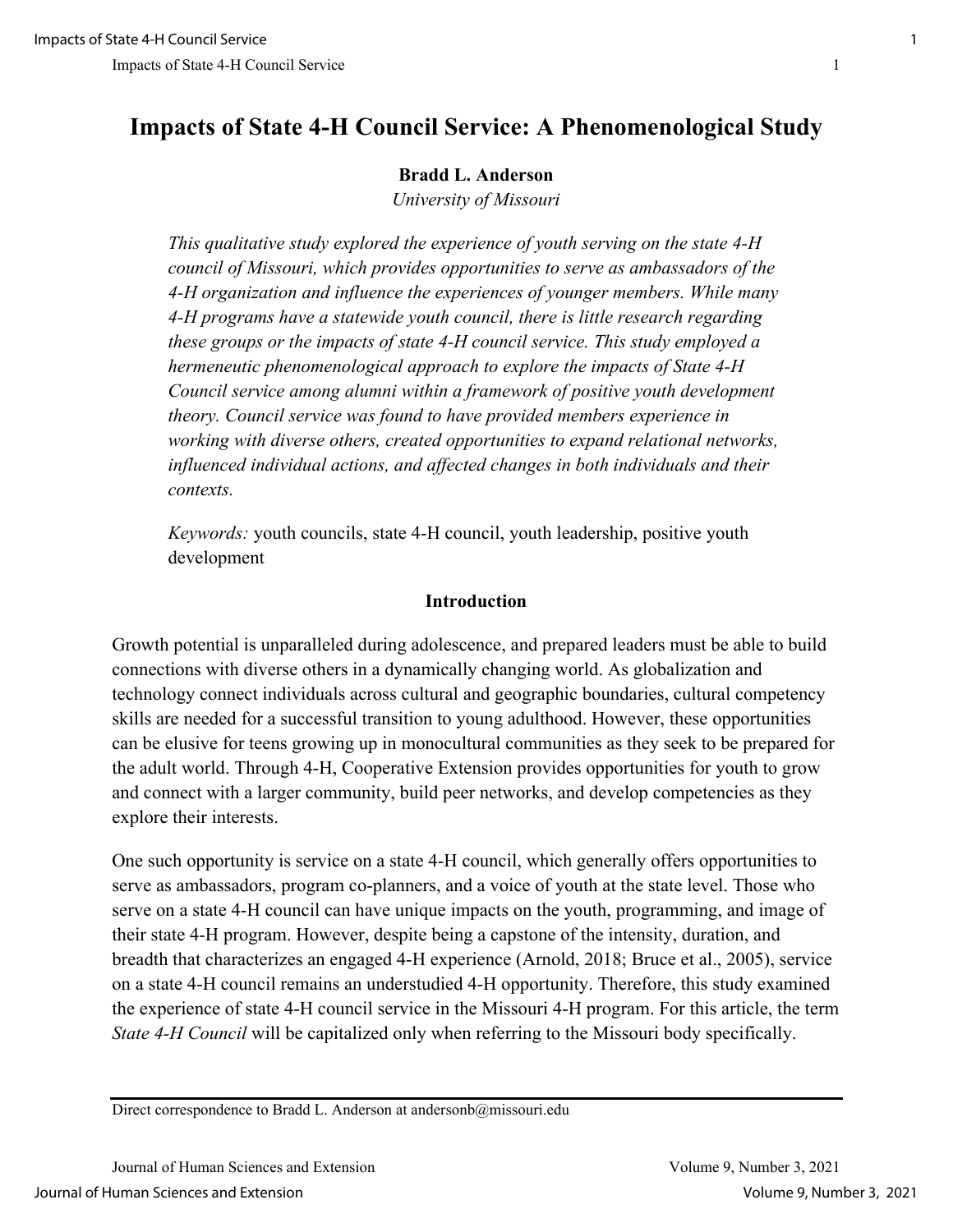Contemporary youth development research has increasingly moved beyond a focus on individual variables alone and focused greater attention on individual-context relationships (Ramey & Rose-Krasnor, 2012; Youngblade & Theokas, 2006). In the last two decades, strengths-based approaches to the study of adolescence have emerged in the literature, which have collectively formed the basis of Positive Youth Development (PYD) theory (Scales et al., 2011). The PYD approach emphasizes the potential of all youth for positive life trajectories, closely examines the relationship between the young person and their contexts, and focuses on youth attainment of a thriving orientation in which the young person and context are both enriched by their association (Arnold, 2018; Lerner et al., 2011; Scales et al., 2011). For this study, the term *context* is defined as the peers, adults, and systems surrounding the individual youth.

### **Previous Studies**

Before 2020, only three published studies (Boleman et al., 2008; Bruce et al., 2004, 2005) examined this experience specifically (Bruce, 2003; Leech, 2007). However, a small but growing body of contemporary research has begun to explore state 4-H council service regarding leadership life skill development and youth perceptions of their experience (Anderson, 2020; Kelsey, 2020; Kelsey & Fuhrman, 2020). Together, these studies suggest that serving on a state 4-H council can be valuable to the development of youth, enhancing career readiness, leadership, and life skills, and building important peer relationships with other council members. In addition, state 4-H council service has been shown to develop leadership competencies that include decision making, communication, respect for others, working effectively with others (Boleman et al., 2008; Bruce et al., 2004; Kelsey, 2020; Kelsey & Fuhrman, 2020; Moran et al., 2019), and self-esteem (Boleman et al., 2008).

Beyond state councils, a growing body of research points to positive impacts for teens who experience developmental opportunities for greater responsibility. Studies on overnight camping models suggest that teen leadership experience can foster self-efficacy, impact college choice, advance relationship-building skills, and develop leadership skills that include responsibility, organization, and public speaking (Bird & Subramaniam, 2018; Richmond et al., 2019; Whittington & Garst, 2018; Worker et al., 2019). This research also suggests that camp leadership experience may indirectly facilitate a wide range of college readiness skills (Whittington & Garst, 2018). Adolescents engaged in cross-age teaching programs reported greater confidence in leading groups and engaging with others (Worker et al., 2019), building strong connections with their campers, growing perceptions of themselves as role models, and new abilities to work with others different from themselves (Bird & Subramaniam, 2018).

#### **The Present Study**

This study contributes to the body of literature by examining the state 4-H council experience indepth, exploring the impacts of membership on Missouri's State 4-H Council through two research questions:

Journal of Human Sciences and Extension Volume 9, Number 3, 2021 Journal of Human Sciences and Extension Volume 9, Number 3, 2021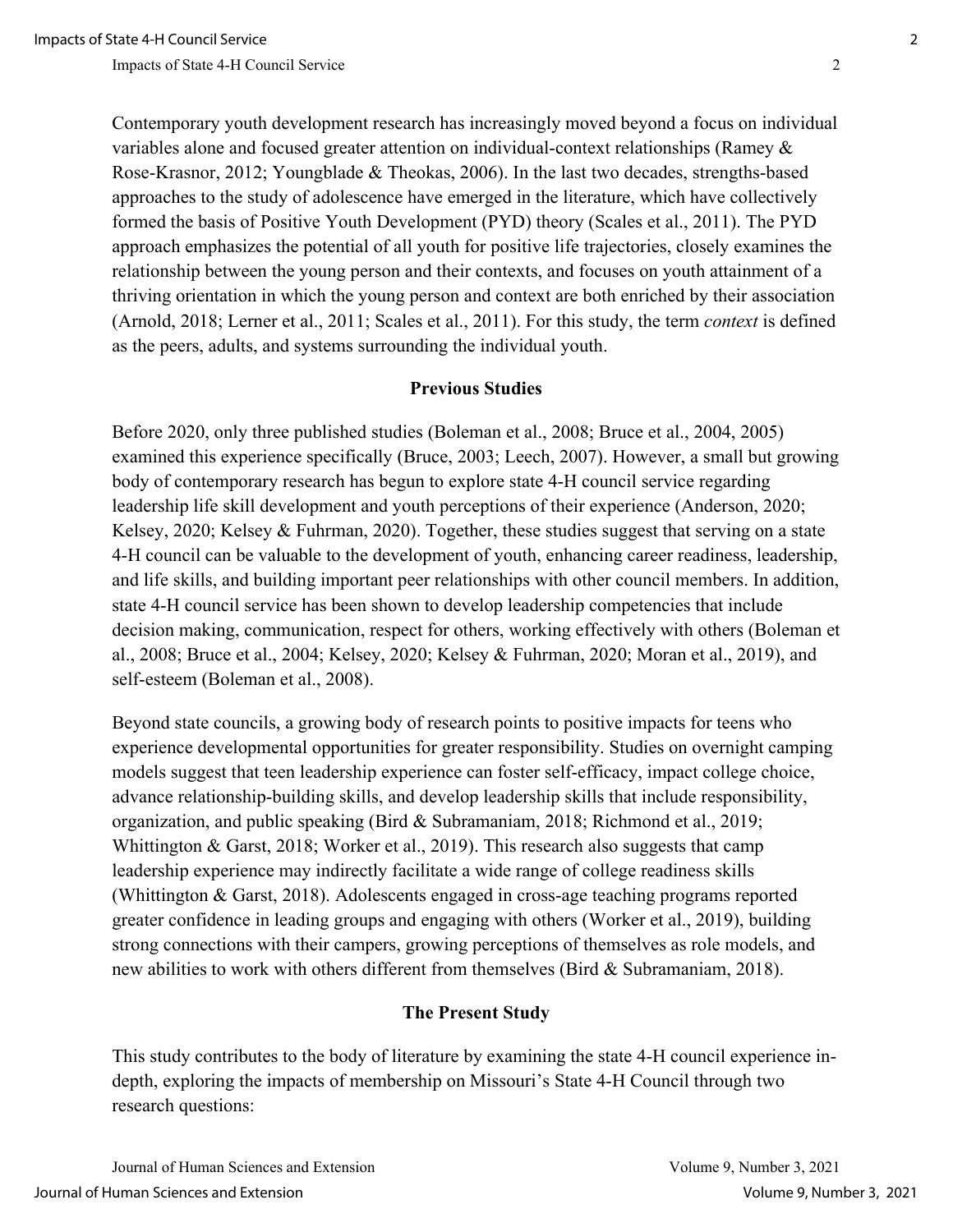- 1) How did State 4-H Council service impact individuals?
- 2) How did State 4-H Council service impact youth contexts?

Underlying the State 4-H Council experience at the time of the study were two structural elements: (a) the Code of Conduct and (b) event planning responsibilities for two statewide 4-H events. The Code of Conduct was an agreement signed by all State 4-H Council members at the beginning of each year, stipulating that they would abstain from illegal activities (such as alcohol and tobacco use) as a condition of membership and uphold the standards of an ambassador of the 4-H organization.

Event planning duties focused on two state 4-H events, Teen Conference and State 4-H Congress. Teen Conference was a leadership development experience designed to foster belonging, independence, mastery, and generosity in youth ages 11-13, while State 4-H Congress focused on college and career readiness and served ages 14-18. State 4-H Council members worked to design, implement, and evaluate these events, working in committees to address component tasks with the guidance of adult advisors.

#### **Approach**

This study was conducted through the lens of PYD, using a hermeneutic phenomenological approach. Developed during the 1930s by Martin Heidegger, hermeneutic phenomenology embraces the goal of *understanding* human experience by engaging the researcher's own knowledge and experience of the phenomena, rather than attempting to constrain those existing understandings, to objectively *describe* the phenomena as Husserl's original descriptive phenomenology would prescribe. This approach is particularly useful in examining highly contextualized experiences; the researcher's own knowledge of the experience is leveraged to interpret the data with a deeper level of understanding throughout the research process (Bradbury-Jones et al., 2009; Koch, 1999; Rossman & Rallis, 2016).

The most widely used criteria for assessing the validity of qualitative research is *trustworthiness*, a term coined by Lincoln and Guba (1985) to indicate the data support an argument that the inquiry's findings are "worth paying attention to" (Elo & Kyngäs, 2008, p. 2). As the hermeneutic phenomenological approach engages the knowledge and experience of the researcher, the trustworthiness of the data is tied directly to that of the researcher who collects and analyzes that data (Patton, 1999). For this reason, it is critically important for the researcher to remain self-aware of the role that their biases and assumptions play (Crist & Tanner, 2003) in interpreting the data.

### **Methods**

The sample for this study was comprised of 15 individuals who had served on the State 4-H Council during the 2011-2013 timeframe. After receiving Institutional Review Board approval,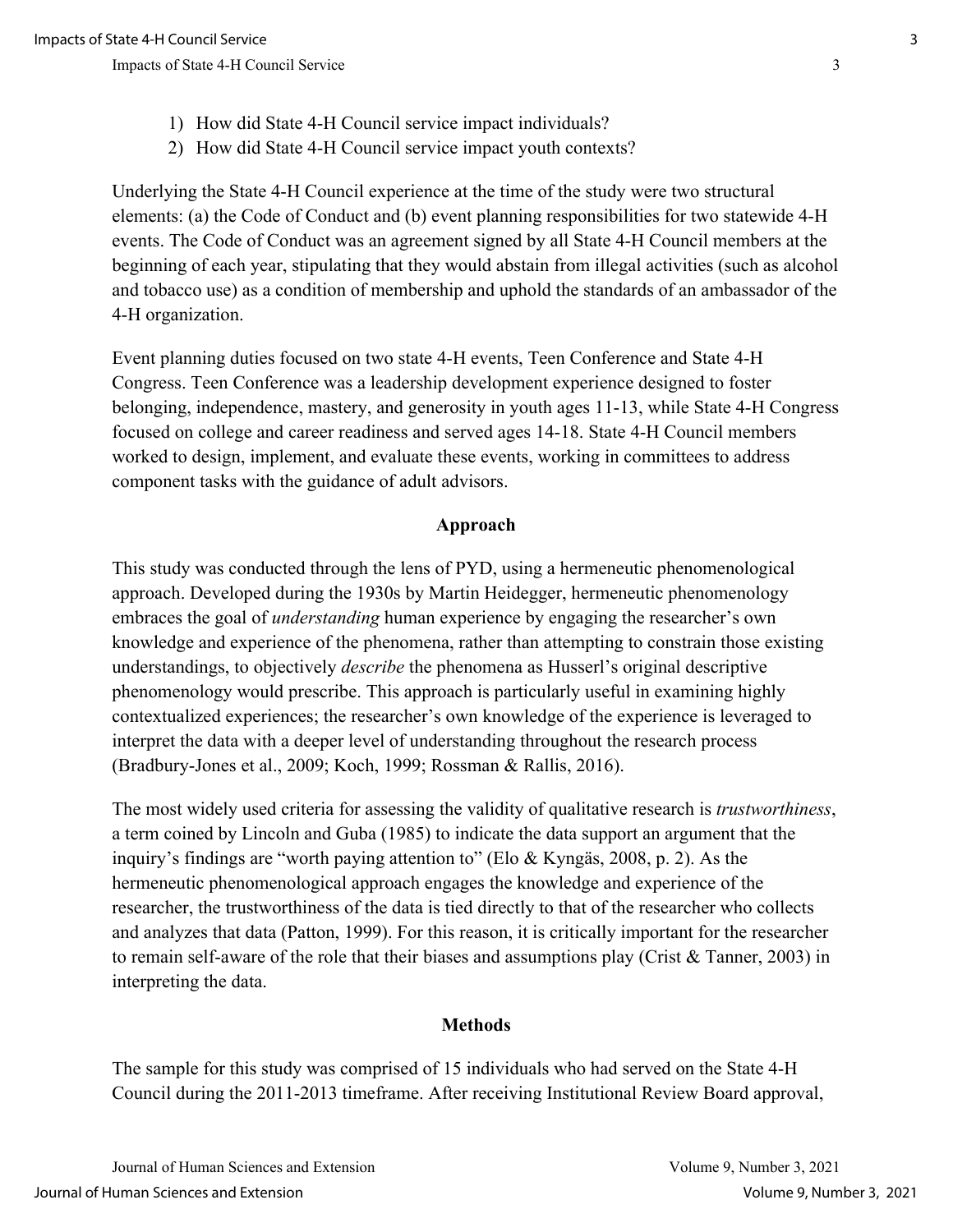sample members were recruited through a purposive sampling technique due to the highly contextualized conditions of this study, and data collection took place through individual semistructured interviews. Members were in their mid-20s and hailed from rural areas, small towns, metropolitan suburbs, and large cities. One male and one female member of the sample were black, and thirteen were white, with seven males and eight females.

After data were collected and transcribed, analysis aligned with the established *hermeneutic circle* process developed by Heidegger and further refined by Gadamer (Sloan & Bowe, 2014). This process provides a lens for understanding the shared experience of the sample by examining both smaller and larger units of meaning. Data analysis began with an open coding process, identifying and recording the larger, more holistic themes from each transcript. Next, individual experience-based statements or phrases were identified throughout the transcript, assigning and recording a code for each element. An abstraction process followed, refining contextual concepts and their elements that overlapped or were related.

To foster self-awareness and account for biases, the researcher engaged in standard qualitative practices of further clarifying his interviews and settings during data collection (Groenewald, 2004), which included reflective memos and written field notes. These field notes included observations of participant data that would not be captured in an audio interview but conveyed meaning regarding the experience of the interviewees. Examples of these observations included physical posture, facial expressions, vocal intonations, silences and the absences of speaking, variation in eye contact, and gestures that were useful in understanding their experience more fully (Crist & Tanner, 2003; Laverty, 2003).

#### **Results**

Data analysis yielded six themes that informed the research questions. The individual impacts of State 4-H Council service were addressed in the themes of *Encountering Diversity, Growth from Autonomy, Heightened Self-Awareness, and View of Self as a Leader*. The question of how this service impacted the contexts of members was addressed by the themes of *Validation from Adults, Recognition from Peers,* and *Broadening Networks.* In the spirit of phenomenology, quotes from the interviews are enlisted below, driving the narrative through the shared experiences of the sample members themselves. All individuals are identified by pseudonyms.

### **Research Question 1: How did State 4-H Council service impact individuals?**

While all sample members credited their overall 4-H experience with assisting in their personal growth and development, the sample described changes in their lives resulting from the State 4-H Council experience specifically.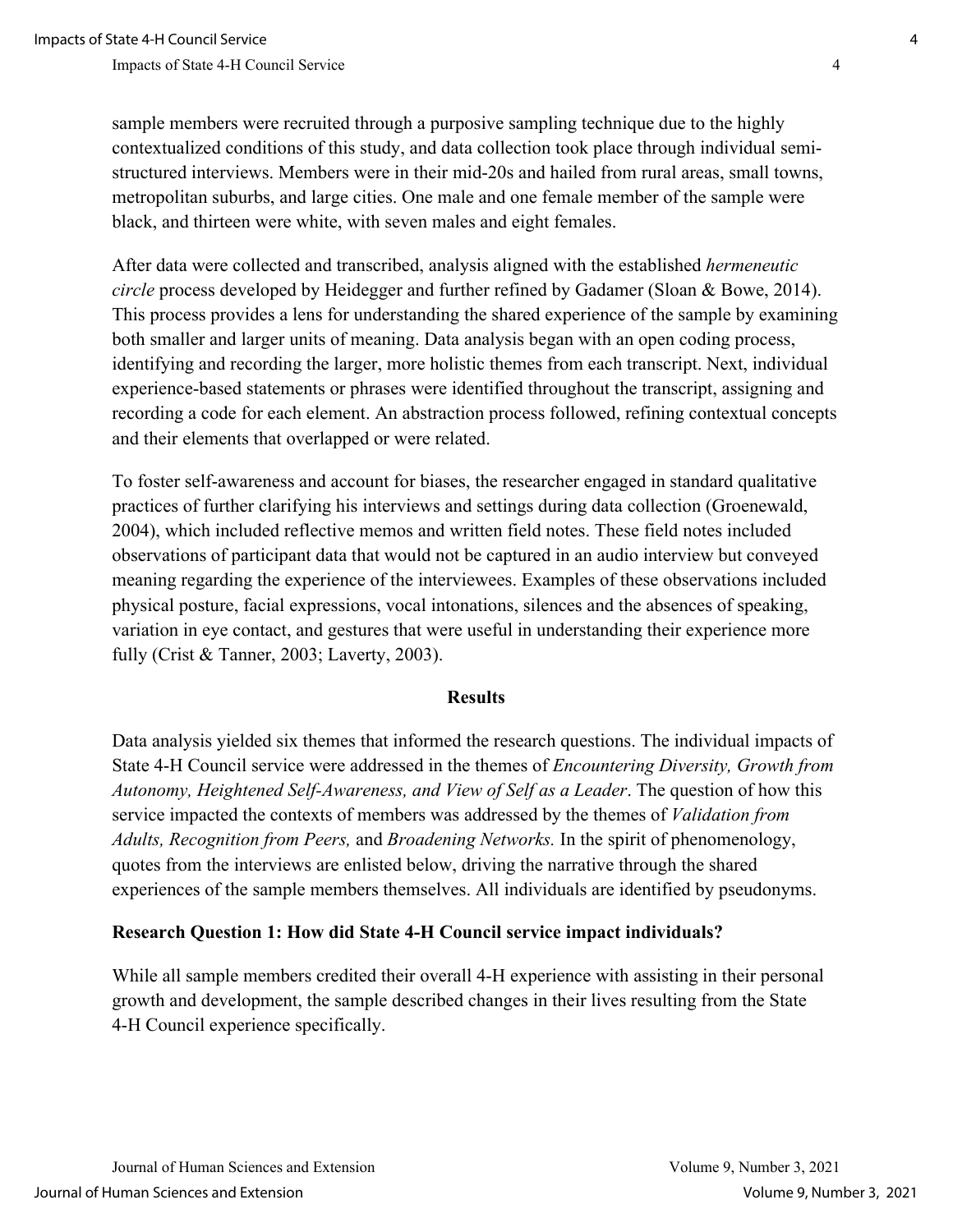# *Growth from Diversity*

For a large portion of the sample, statewide 4-H events presented their first exposure to other youth of differing races and cultures. The opportunity to serve on the State 4-H Council was often their first experience in working with diverse peers on common goals over a period of time. Semi-structured interviews provided insights into the experience of this transition.

**Monocultural Origins***.* "I came from a very rural area," said Johnny, a white male. "Everyone at my school looked the same. There was not exactly a lot of diversity, not only going into the surface level things – gender, race, et cetera – but even political ideology and other things." While many rural youth shared similar backgrounds, entry onto the State 4-H Council was something of a culture shock for non-white urban youth. "I think that was my big introduction to rural America," said Masoud, an African-American male who lived in Missouri's largest city when he joined the State 4-H Council. "It kind of struck me as odd because I could never fathom how anybody could live so far away from anything, you know? That was my big introduction to farm and rural life."

For many, the experience of coming onto the State 4-H Council was an adjustment for which their context of origin had not prepared them. Brock shared,

When you grow up in any small town, you always think one way and don't understand when other people think a little bit different way ... I guess that was the most eyeopening or surprising thing. Just how different life is everywhere else.

**Establishing Connections.** As newly-elected members from rural areas prepared to assume their State 4-H Council roles, several in the sample recalled that anxiety was not uncommon. "It was a bit of a mix," said Johnny, when asked how other white youth from his very rural part of the state initially felt about working alongside peers of a different race and culture. However, despite any cross-cultural deficits afforded by monocultural origins, members reported moving forward as they joined the State 4-H Council and becoming acquainted with their peers as they began working in groups and on projects.

Members with broader multicultural experience became leaders in establishing communication structures needed for effectiveness. "One thing I think that really helped catalyze that is our (African-American) Reps that we did have on the Lincoln University side," said Johnny, "They very much helped to make communication a two-way street and not really make it an 'us and them' thing. It's just 'we're all together.'".

Through their duties in planning and facilitating two state 4-H events, Council members were put in a position of working towards common goals. Masoud recalled his observation that this work helped move new members from a condition of limited cultural competence to an environment of engagement: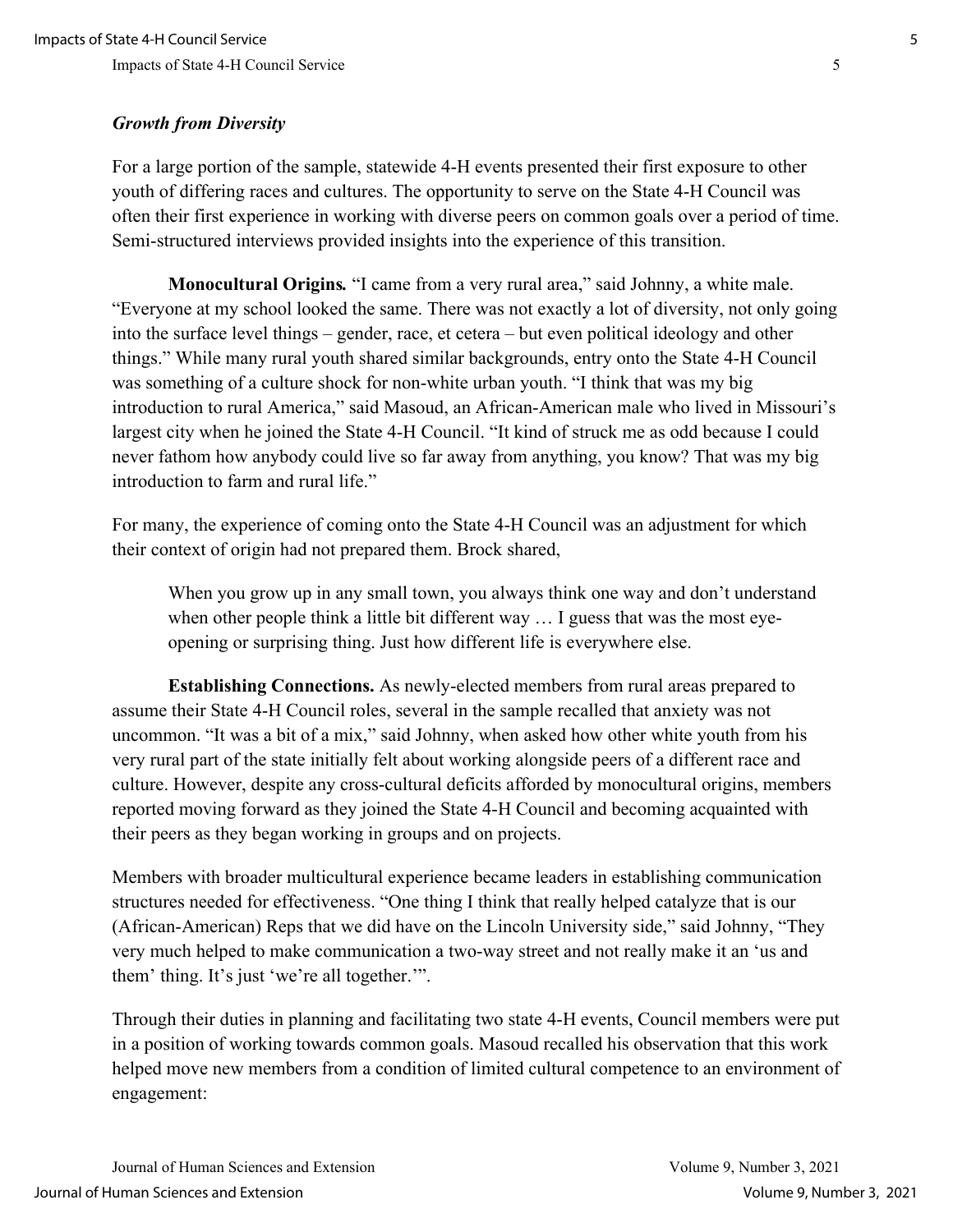I feel like generally, people did want to get along, but we always had kind of like a united purpose or cause to complete or to do. So, I think naturally, you do whatever that cause was, you know, there wasn't any friction at that point. It was "We have a job to do," and we also can have a little bit of fun while we're here. … It taught me to work with different people and kind of how to cohabitate a space with them, because it's not easy when you have a room full of people all with strong personalities, trying to get one thing done.

**Cultural Tensions.** While a level of racial tension may be expected in a group with little collective experience in racial diversity, members of this sample reported that the disparity between the contexts of urban and rural cultures –not those of race or ethnicity – created the greatest divide. Masoud recalled,

I don't think there's ever been any (racial) friction in, I think, any of my three years. I think that naturally, there were some questions about city life, that type of thing, and like culturally, I think there were obviously questions, but as far as I know, there wasn't any friction.

Grace, a white female from the same city as Masoud, described an encounter with an older member from a rural community early in her Council tenure:

He said something about he had a problem with some people from the city … something about he doesn't think they, like, have the same values as people from rural areas. … Which I was really fascinated by because I didn't really necessarily understand that. ... As I stayed on Council longer, I realized that people from rural areas were, like, weird about people from the city like me. And I'm not even, like, relatively diverse.

**Personality Styles.** As Council members built cultural competencies working alongside peers of other cultures and races, they also learned to navigate diverse personalities as they began their Council tenure. Echoing another study of state 4-H council members (Bruce et al., 2004), sample members reported that training in personality styles played a foundational role in becoming effective leaders. Reflecting on this, Grace shared,

That honestly really helped because then it was like, "Oh, like I get that that person's *orange*" or whatever. So, I get that they are, you know, they're really loud, and they love being at the front and center of attention. They want to be *that person*. But like I'm *green*, so like everyone like knows that I get annoyed when people interrupt me. Understanding that really helped understand each other's strengths and differences as well.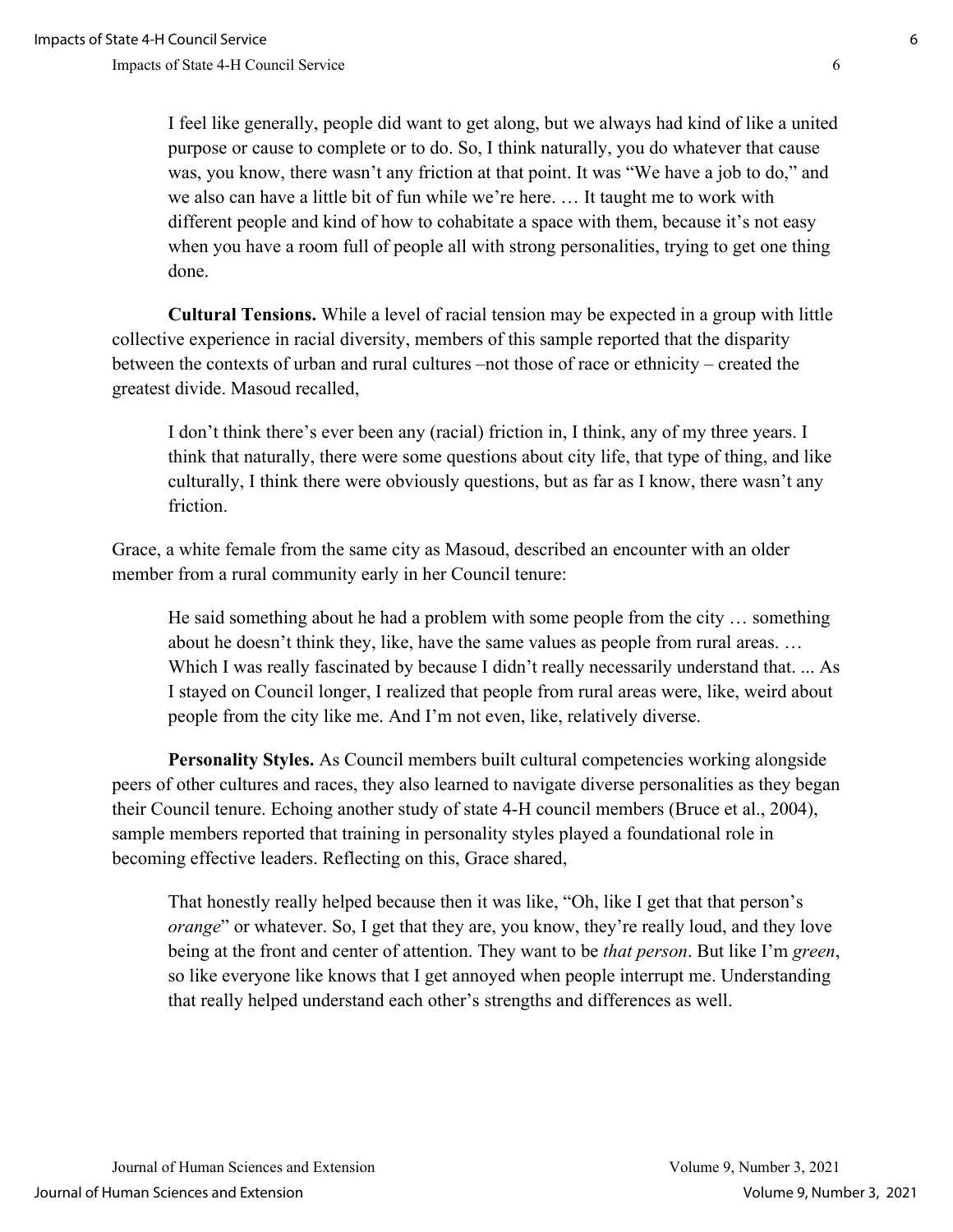## *Growth from Autonomy*

While Council members shared a set of assumptions about the responsibilities and expectations of their role, they also enjoyed individual autonomy in how they defined it. As Ridley described,

I expected it to be sort of this very linear approach. Like "Everyone must do A, everyone must do B, everyone must do C," and it all must be the same … [but] it allowed each of us to sort of highlight our own personality and do the things that we were really passionate about. I think, in the end, this made us better officers because we could really tie into what our skillset was.

Mary approached her role as being a connection between youth and adults, to be "someone closer to the youth that are attending different events, and in different programs, someone at the state level that they are more relatable to." Conversely, Carrie's focus involved her impact on younger 4-H members. "Our role was to be a role model to Missouri 4-H'ers everywhere…We brought ideas to the table," she said. Reflecting on the balance between structured expectations and individuality, Jackson observed, "I feel like they shared the same vision. They might go about it differently because there's multiple ways to do the same task, multiple roads to get to one place."

The flexibility to define one's role within set parameters contributed to a sense of shared ownership among Council members. "I think we all had this common mission of who we wanted to represent, what we stood for, and how much we cared about the people that we surrounded ourselves with," said Ridley. "Each of us had a different role really, because it was ours to create." The sense of community and commitment created safe space and motivation for members to try new roles and grow in new directions. Randal shared,

I'm the youngest of five, so I always had people to look up to. I never had to be the leader; I always had somebody to follow. When I took on the role of Council, it just really grew my confidence, really grew my leadership abilities. I wouldn't have never [*sic*] had that, I don't think if it wasn't for this. I don't think I would have ever taken the roles I did … because I wouldn't have never [*sic*] got out of that mode of following somebody. I would have always been the sheep.

# *Heightened Self-Awareness*

With these normative assumptions in place, a shared sense of ownership and responsibility brought a heightened self-awareness that extended to decision-making in their home communities. This was true among sample members, regardless of the level of 4-H influence within these individual contexts. As Jackson described,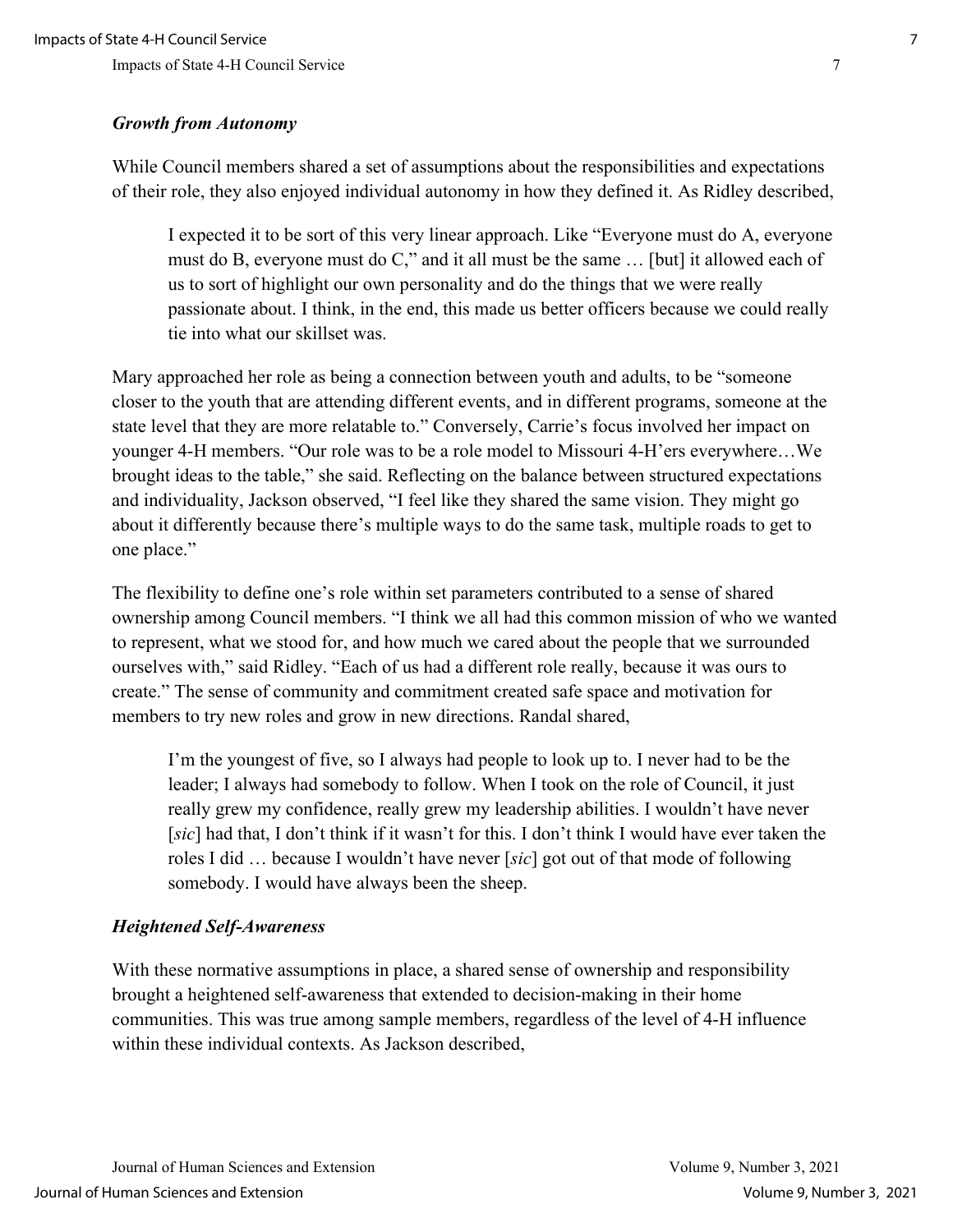When you come on Council, you're in more of a fishbowl. You live life in a fishbowl because then you've got more eyes watching you. If a normal kid were to do something, it's "okay, that's just a little kid being an idiot." But if a Council kid does something, [it's] "excuse me, it's a Council kid that's being an idiot, and I know he's on Council." You've got eyes on you all the time, and again with social media … They expect you to be a kid because you're a teenager, but they expected you to be one of the elite.

"I think I had to hold myself to a higher standard because people were looking up to me," said Rebeccah, whose parents were also her 4-H club leaders. "I could see people out in public who were in 4-H, and they would recognize me, and so I wanted to be doing the right thing and be a role model."

Membership on the State 4-H Council left some feeling that they had more in common with fellow Council members than with peers in their home communities. Sorrel, whose circle of friends included very few 4-H'ers, shared that his Council role made him more proactive and mindful of his actions. Recounting how State 4-H Council membership impacted how he spent time in his hometown, Sorrel shared,

One of the big things in high school that a lot of my friends did do was to have like bonfires, you know, and drank beer and things like that. I didn't go to do those things. I probably would've done it a few times if I wasn't on Council, but since I was on Council, I said, "Well, no, no, I don't want to risk it, so I'm just going to go home."

# *View of Oneself as a Leader*

The sample shared that one key impact of State 4-H Council membership was an evolving view of themselves as leaders. Taraji, a Council member representing Lincoln University 4-H, spoke to this growth process and the bi-directional relationship between leaders and followers:

When I'm a leader, I just felt like my best, like "Do everything right." And then even, like, the people that like looks [*sic*] up to me they (sometimes) had to remind me. They had to remind me of myself. *I* had to remind me, like, "Okay, you're a leader, you're a human, you're going to make mistakes and everything. So that is okay." Whenever people did something (big) and then came and told me, I was really shocked. But like also like happy as well, because I'm like, "Okay, I'm doing something right."

Reflecting on Council membership, Rebeccah recalled, "I think it boosted my self-confidence. It definitely made me believe I *was* a leader and believe that I could, like, strive to do more things."

Mary recalled being on Council as a strong motivator: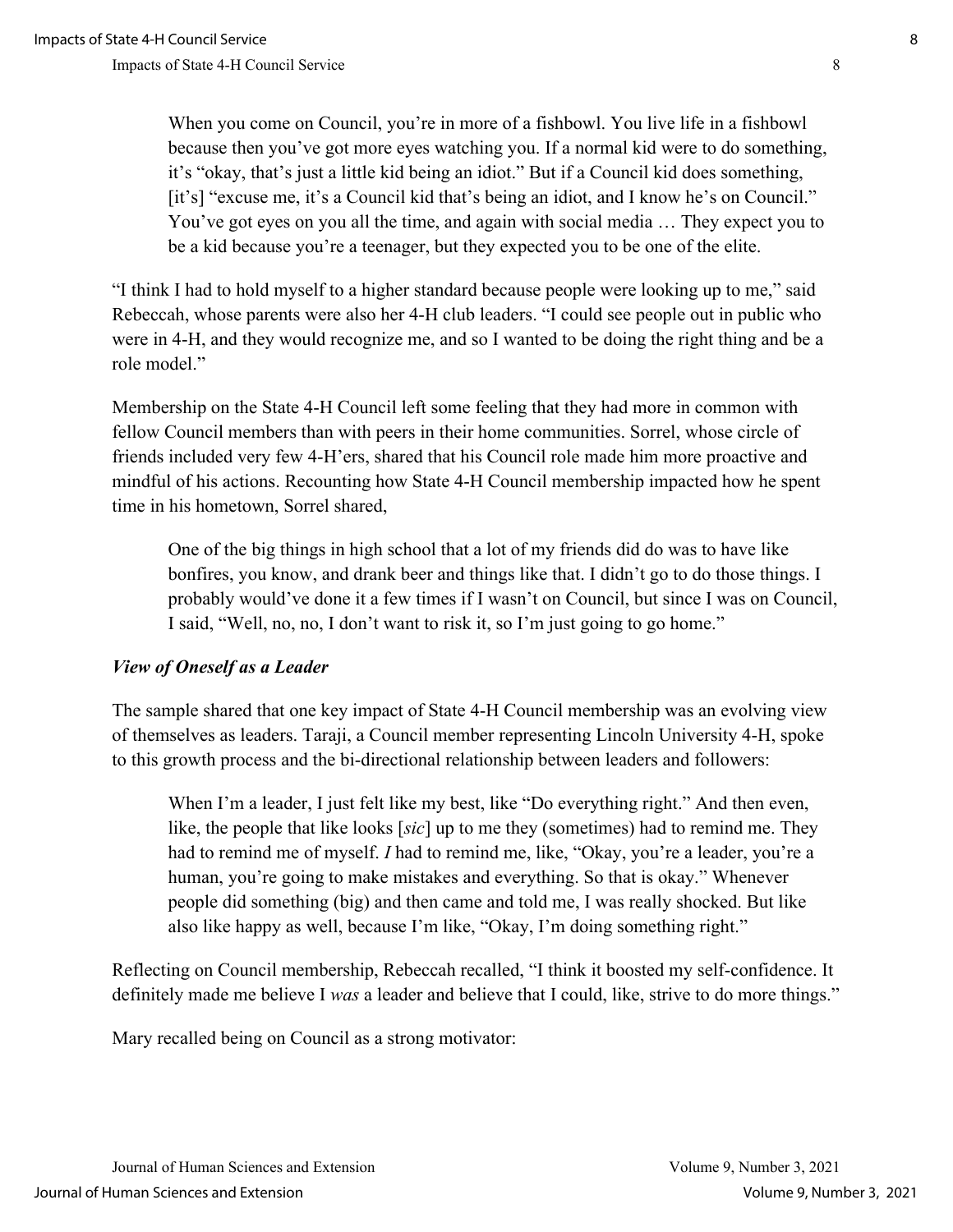It made me feel, "Okay, I can be a leader, I can be very involved, and I can move high up in whatever I do." I took that with me through college and became a leader in several different organizations.

### **Research Question 2: How did State 4-H Council service impact youth contexts?**

State 4-H Council membership led to changes in sample members' relationships with the youth and adults in their contexts due to engagement in their State 4-H Council role. Three contextual changes reported by the sample included validation from adults, recognition from their peers, and broadened networks.

## *Validation from Adults*

All members of the sample described increased levels of validation from the adults in their contexts. "I think adults viewed me a little bit different," said Masoud, "simply because it was to them –and to me – a leadership position, so it kind of made me stand out from the average high schooler, I guess." Noting that 4-H involvement was uncommon in his urban environment, Masoud added, "It's not something that everybody is involved with, so it kind of set me apart from other high schoolers my age, I'd say, from an adult perspective."

Among the adults in their lives, parent response was a strong indicator of this theme as well. "The parents of the kids would ask me questions, like about how their kid could become a member of Council too," said Rebeccah. "I was definitely a role model for a lot of the kids." While they had anticipated a level of admiration from younger children, the added attention from adults came as something of a surprise. Participants described parents regularly asking them to help build their child's confidence and share about their experiences as they sought to facilitate their child's development. Said Randall, "Some adults even, like, looked *up* to me in a way."

In addition to parents and teachers, several began to notice changes in how adult 4-H professionals were treating them as well. "You were more likely to get a little more rope essentially with things," said Jackson, "because people trusted you more. You were looked upon that you wouldn't, again, do dumb things and that you would make the right decisions most of the time." The increase in adult expectations from the status of being a Council member led to new 4-H leadership opportunities. "You build a pretty good relationship with your youth specialist and everybody you work with on Council because you spend a lot of time with them," said Brock. "I think that the way they saw us might have transitioned from just *kids* to *young adults*."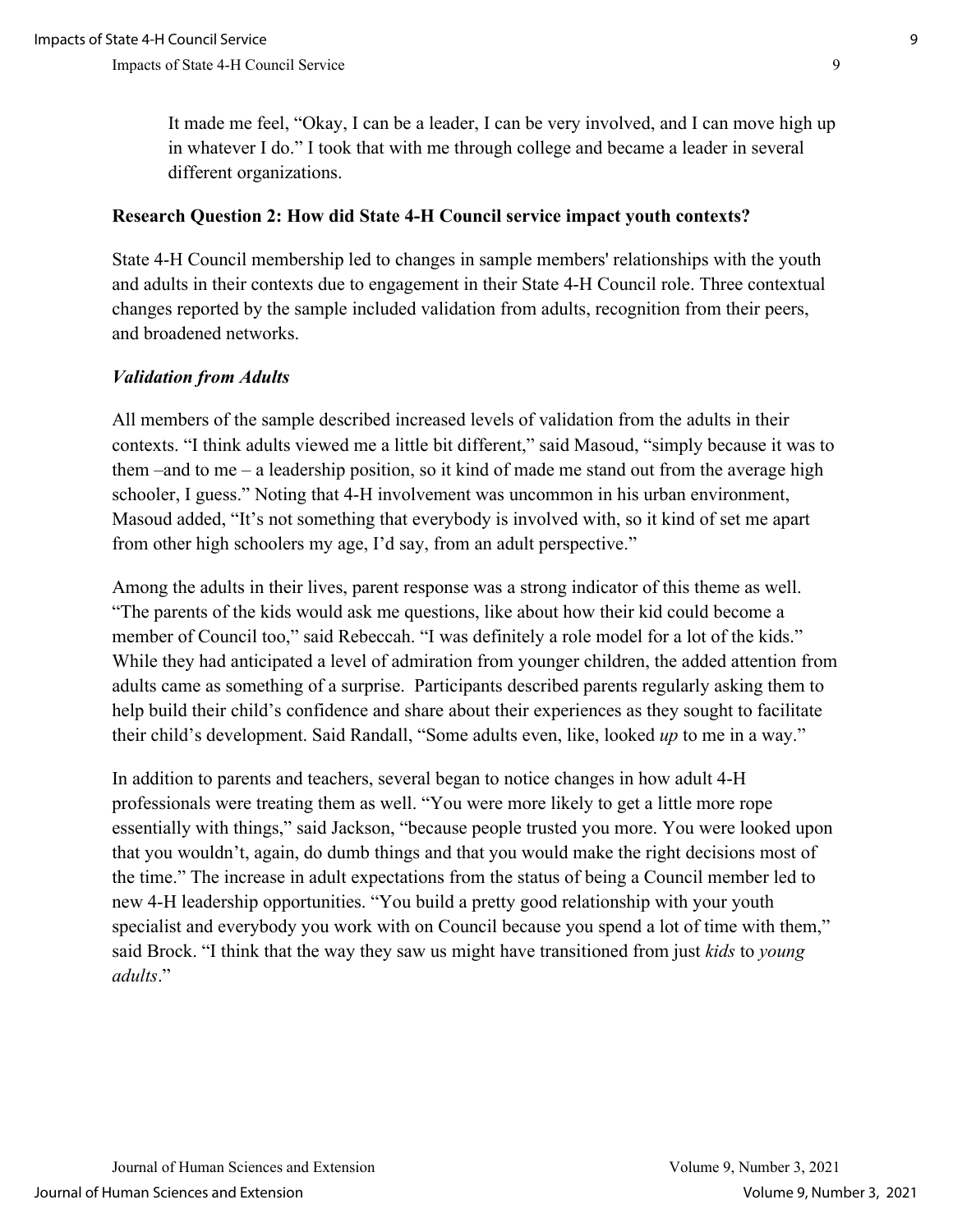# *Recognition from Peers*

While the levels of 4-H dosage did not appear to strongly influence individual changes (i.e., heightened self-awareness), these levels did play a role in the responses new members received from those in their contexts.

For those in the sample with high levels of 4-H dosage in their immediate friends and family, becoming a member of the State 4-H Council was a cause for recognition from other youth. Rebeccah spoke of becoming a more visible role model for other youth in her local 4-H club. "They were like, 'Ohhh, this girl is on Council, that's really cool!'" Randall, whose family and circle of friends were highly steeped in the local 4-H program, recalled his first 4-H club meeting after being elected to Council. "When I came back with that (green) jacket … I came back with a lot more respect from other kids." He also described being asked with sudden frequency by his 4-H adults for input on activities in his local 4-H club, being asked to help whenever "an extra hand was needed" at the local fair, and being given more opportunities to lead various groups.

Conversely, new Council members with low 4-H dosage in their communities frequently described an absence of recognition. "I think that it was met with curiosity just because 4-H was considered a farm thing," said Masoud. "It was like, 'Oh, why are you on that?' I would just say natural curiosity. No negative or positive." This lack of recognition in low dosage communities was an experience sometimes shared by rural and urban youth alike. "Oh God, never," said Annabeth when asked if she ever received recognition for being on State 4-H Council. In her small country school, she contrasted her experience with attention directed towards a classmate who was on a children's theatre board. "He got half a spread in the school yearbook," she said, "and I was like, 'I was almost the president of the Missouri 4-H. Anybody? No?' It was very strange." Johnny, who enjoyed validation from school administrators for his 4-H activities, recalled that peer recognition was fleeting. "It was difficult for some of my classmates to see, 'Well, he gets out of school to go help with Teen Conference. Why can't I get out of school to go to the Cardinals game?'"

### *Broadened Networks*

Meaningful relationships are typically co-constructed in adolescence, resulting in a shared experience of feeling trusted, supported, and safe (Hopper et al., 2019, p. 3). With a greater understanding of the personalities around them, shared commitment, and experience working together towards shared goals, members built important connections across differing backgrounds and ideologies. Members of the sample largely described feelings of bondedness with other Council alumni they served with and described lasting networks as a result of their State 4-H Council experience. At one extreme of this range were Brock and Rebeccah, who met on State 4-H Council six years prior and were two weeks from their wedding at the time of data collection. At the other was Annabeth, who no longer felt a strong connection to the group.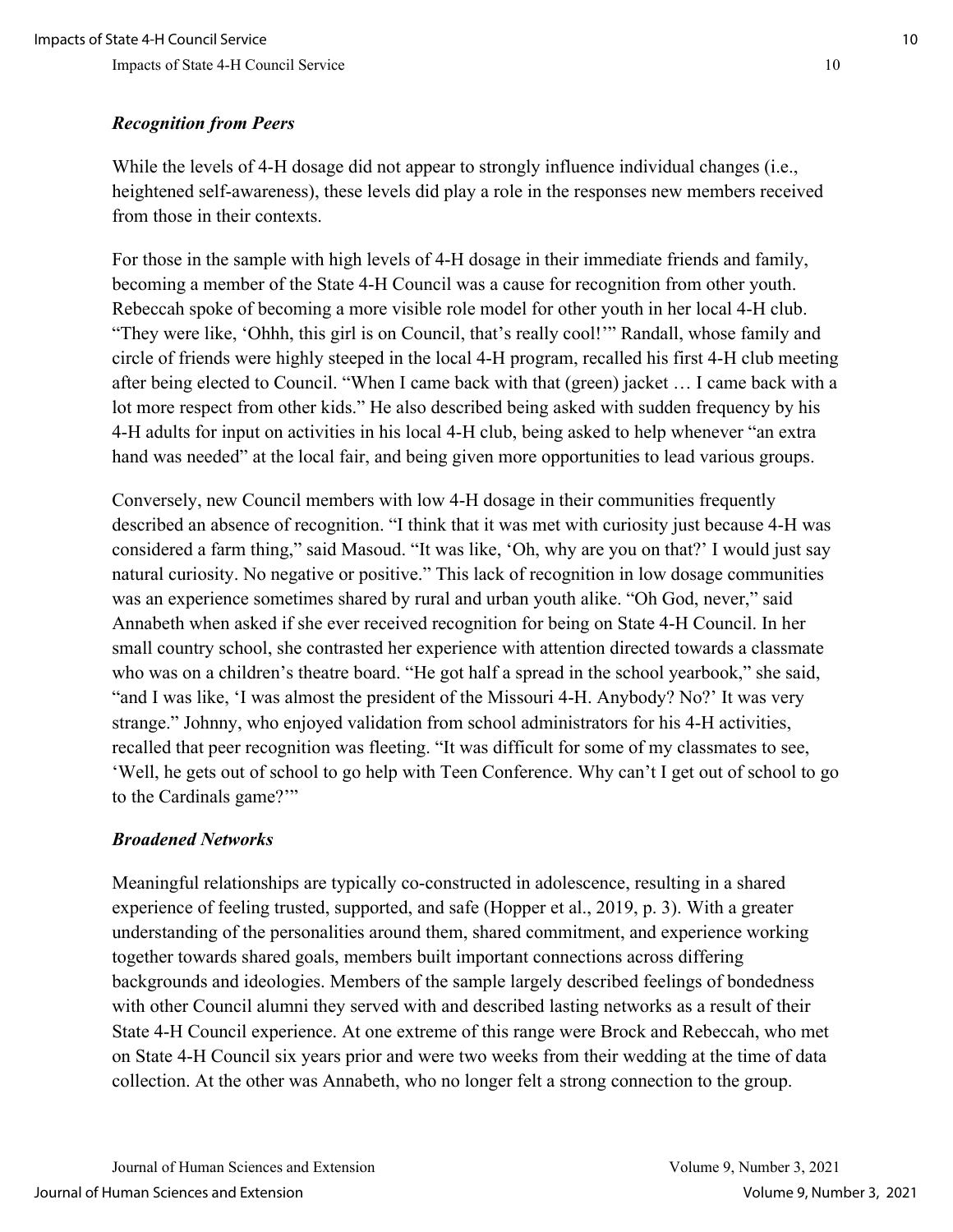As Council members worked together over time, they began to expect a long-term connection that they believed was characteristic of Councils before them. In reality, most members of the remaining sample were no longer in regular communication but shared strong expectations that continued support from their former peers would be present if the need arose. All had left the State 4-H Council experience with this expectation of lifelong supportive connections in place and characterized the relationships between members as *family-like*. Ridley shared,

If I needed them to be there, or I needed a favor, or if I wanted to say something to them, I felt like I could pick up the phone and call anyone. There isn't a moment in my mind where they wouldn't pick up the phone. I think that's because it truly was like a family environment.

The strength of this expectation is also reflected by the one sample member who reported feeling that her Council relationships had not followed her in life. Theories of social capital suggest that access to these relationships must be maintained in order to preserve the resources those relationships provide (Augsberger et al., 2018), and this member voiced disappointment in the disconnect between her expectations of these relationships and her experience:

It was like, "Oh my gosh, you will make so many" — emphasizing **so many** — "lifelong friends." The truth? **One**. Not because they don't care about me, but because they're doing their own thing. You were with some of those people for like three years, and they got married, and you weren't even invited, you know? I'm pretty sure Ridley's in D.C., and I don't even think we even "Happy Birthday" each other anymore. And it's not … because they don't care about you, not because you didn't honor or respect the relationship you had. It's just that you've grown apart. [emphasis added]

#### **Discussion and Implications**

These findings are consistent with past research on the impacts of state 4-H council service, expanded leadership roles, and models within and beyond PYD. Most of the sample came to the State 4-H Council experience from contexts of origin that were rural, lacking in racial diversity, and relatively uniform in their views of the world. The requirement to move forward and work together on important tasks provided opportunities for many in the sample to build meaningful relationships around shared goals with others who were not part of their typical peer group, rather than focusing on their differences. Ultimately, these individuals found a sense of belonging to an important and more diverse group, built relationships with peers, and experienced being recognized for their accomplishments. Over time they internalized expectations of their role, further regulated their own behavior, and experienced greater selfawareness of their influence on younger youth.

In describing consumer behavior, economic sociologist Mark Granovetter (1985) maintained that individual actions are heavily influenced by the *normative assumptions* they share with other

Journal of Human Sciences and Extension Volume 9, Number 3, 2021 Journal of Human Sciences and Extension Volume 9, Number 3, 2021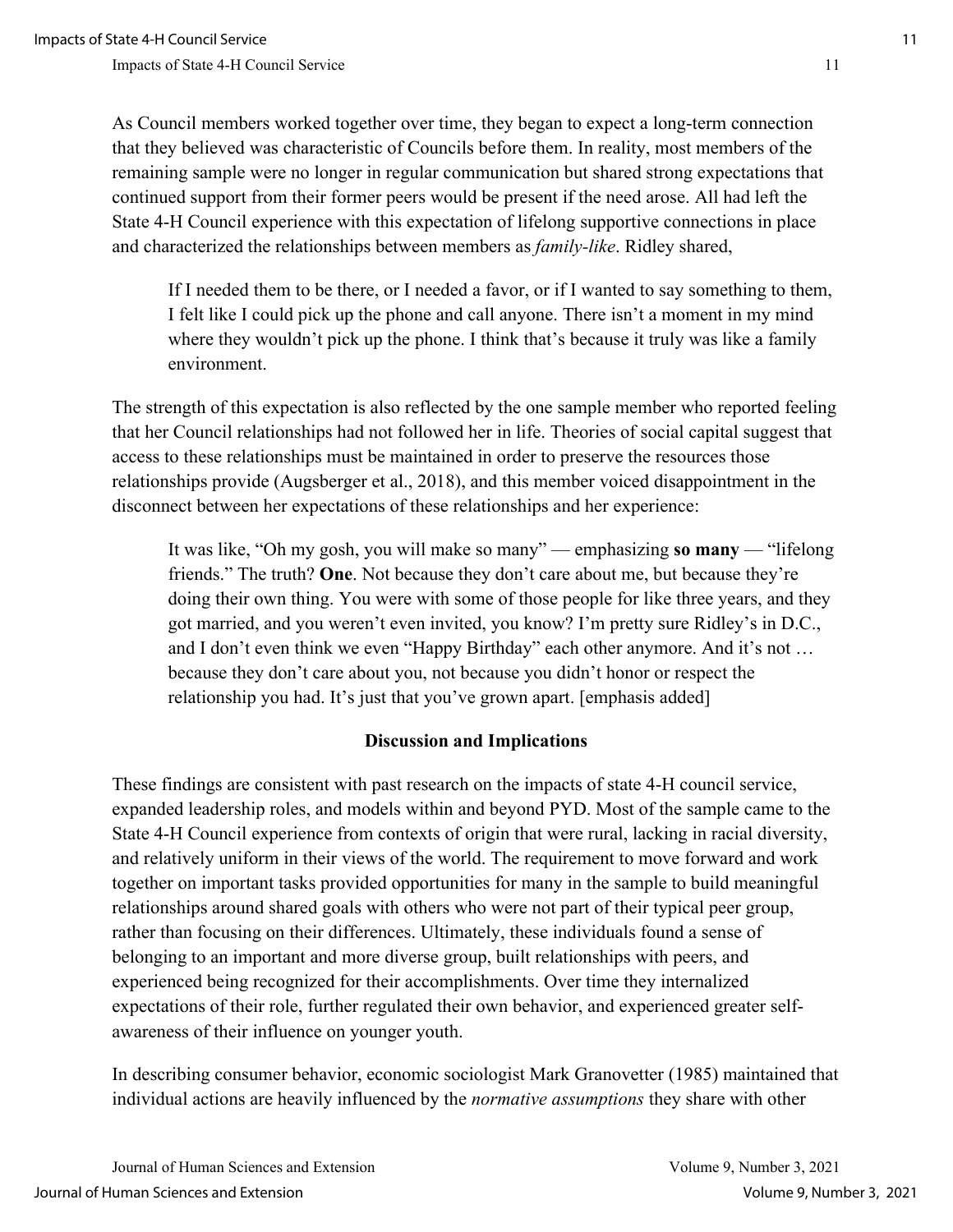individuals – and networks of such individuals – with whom they closely interact (Granovetter, 1985; Little, 2012). In the case of the State 4-H Council, the sample provided several examples of how their individual actions were impacted by their close interactive relationships with other members, who they believed shared their assumptions. These included expected standards of behavior, shared goals and vision, a group-wide sense of belonging, and the belief that they could pursue and achieve significant goals in terms of their own unique strengths.

Within contemporary PYD literature, Arnold's (2018) 4-H thriving model identifies elements of the 4-H developmental context that include fostering developmental relationships, facilitating youth sparks, promoting youth engagement, and following principles for high-quality youth development programs (Arnold & Gagnon, 2020, p. 8). These elements were reflected in sample members' descriptions of autonomy in defining their roles, feelings of belonging, strengthened youth-adult partnerships, and intentionality in avoiding trouble that would impact their status as a Council member. These findings also reflect the model's indicators of youth thriving: openness to challenge and discovery, growth mindset, hopeful purpose, pro-social orientation, and transcendent awareness (Arnold & Gandy, 2019). The question of whether the State 4-H Council experience-oriented members towards a thriving trajectory or simply complimented an existing orientation is beyond the scope of this study. Future research should examine state 4-H councils as developmental contexts, examining key elements and youth thriving indicators within each member's council tenure and larger 4-H experience.

#### **Conclusion**

The relationship between individual and context is dynamic (Lerner, 2011), with neither existing in a vacuum. Sample members' Council context was characterized by common rules and high expectations, individual autonomy, and a shared commitment to the purpose of their roles. Their growth and development as individuals were influenced by exposure to diversity, competency training, leadership experiences, and the opportunities to work with diverse others over time to make impactful decisions. The sample reported that their views of themselves and the larger world changed through the State 4-H Council experience. Through individual actions, personal growth, and the status of their association, members found themselves treated differently by the adults and peers in their surrounding contexts, which in turn affected how they viewed themselves as individuals. By being treated by adults as leaders and valued resources, invited to engage in opportunities associated with these roles, and lauded as role models, sample members came to view themselves as leaders with substantial creative capacity.

While previous studies did not include a discussion of diversity, this study suggests that cultural capacity building and exposure to diversity resonated with the sample as extremely valuable aspects of their State 4-H Council experience. Given the benefits that a state 4-H council can bring to members and the larger 4-H organization, it is important that these councils are structured to be representative of all the youth in their state. While the racial and ethnic makeup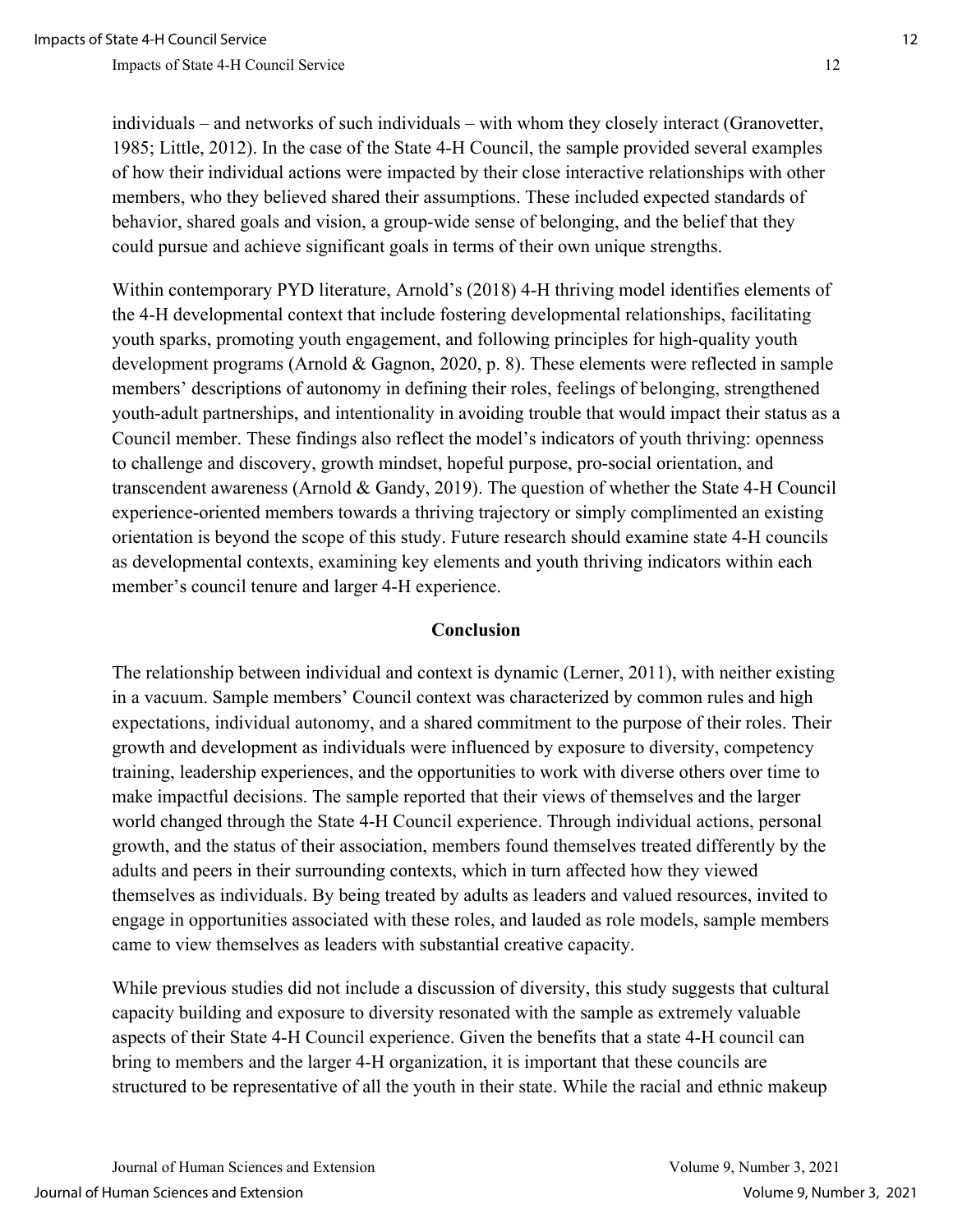of this sample was technically representative of the State 4-H Council composition as a whole, this lack of diversity should be considered a limiting factor.

To harness the advantages of diversity, which was identified as a key asset by the sample in this study, some additional structural factors must be in place. For example, policies governing state 4-H council membership must be equitable and accessible to all 4-H members, support a balance of urban and rural influences, be designed to foster a representative mix of racial and ethnic diversity, and provide an inclusive environment that aligns with the values of the Land Grant University's 4-H program.

While hermeneutic phenomenology is more commonly applied in nursing research, this approach contributed strongly to the value of this study by allowing the insights of a practitionerresearcher in interpreting a highly contextualized State 4-H Council experience. With proper rigor, practitioner-researchers in youth-serving organizations should consider this approach as a viable means of utilizing their experience and knowledge to further the field of youth development.

### **References**

- Anderson, B. L. (2020). Exploring the impacts of state 4-H council service on career readiness. *Journal of Youth Development*, *15*(6), 136–146.<https://doi.org/10.5195/jyd.2020.800>
- Arnold, M. E. (2018). From context to outcomes: A thriving model for 4-H youth development programs. *Journal of Human Sciences and Extension, 6*(1), 141–160. <https://www.jhseonline.com/article/view/653>
- Arnold, M. E., & Gagnon, R. J. (2020). Positive youth development theory in practice: An update on the 4-H thriving model. *Journal of Youth Development, 15*(6), 1–23. <https://doi.org/10.5195/jyd.2020.954>
- Arnold, M. E., & Gandy, J. (2019). Youth participatory evaluation: Matching 4-H youth experience to program theory. *Journal of Extension, 57*(4), Article 11. <https://tigerprints.clemson.edu/joe/vol57/iss4/11>
- Augsberger, A., Collins, M. E., Gecker, W., & Dougher, M. (2018). Youth civic engagement: Do youth councils reduce or reinforce social inequality? *Journal of Adolescent Research, 33*(2), 187–208.<https://doi.org/10.1177/0743558416684957>
- Bird, M., & Subramaniam, A. (2018). Teen staff perceptions of their development in camp: Insights for theory and practice. *Journal of Youth Development, 13*(1-2), 62–82. <https://doi.org/10.5195/jyd.2018.568>
- Boleman, C. T., Merten, K., & Hall, G. W. (2008). State 4-H council: A look back at what it meant to serve. *Journal of Extension, 46*(1). <https://archives.joe.org/joe/2008february/rb5.php>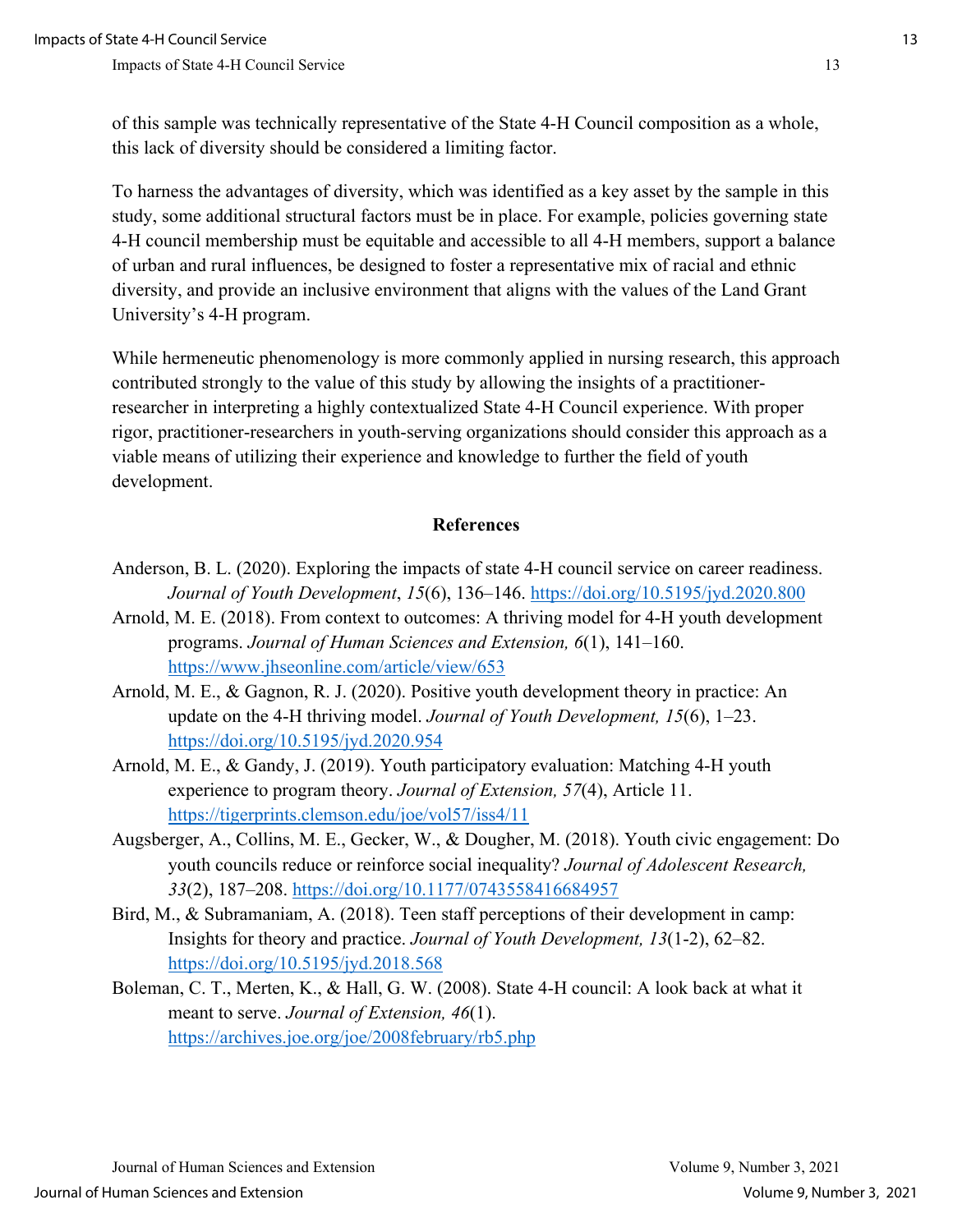- Bradbury‐Jones, C., Sambrook, S., & Irvine, F. (2009). The phenomenological focus group: An oxymoron? *Journal of Advanced Nursing*, *65*(3), 663–671. <https://doi.org/10.1111/j.1365-2648.2008.04922.x>
- Bruce, J. A. (2003). *The transfer of training and skills by Texas State 4-H Council members: A qualitative study* [Doctoral dissertation, Texas A&M University]. <https://oaktrust.library.tamu.edu/handle/1969.1/438>
- Bruce, J. A., Boyd, B. L., & Dooley, K. E. (2004). Leadership life skills demonstrated by state 4-H council members. *Journal of Extension, 42*(5). <https://archives.joe.org/joe/2004october/a6.php>
- Bruce, J. A., Boyd, B. L., & Dooley, K. E. (2005). Evaluation of transfer of training and skills learned as state 4-H council members. *Journal of Leadership Education*, *4*(1), 52–61. [https://journalofleadershiped.org/wp](https://journalofleadershiped.org/wp-content/uploads/2019/02/4_1_Bruce_Boyd_Dooley.pdf)[content/uploads/2019/02/4\\_1\\_Bruce\\_Boyd\\_Dooley.pdf](https://journalofleadershiped.org/wp-content/uploads/2019/02/4_1_Bruce_Boyd_Dooley.pdf)
- Crist, J. D., & Tanner, C. A. (2003). Interpretation/analysis methods in hermeneutic interpretive phenomenology. *Nursing Research, 52*(3), 202–205. [https://doi.org/10.1097/00006199-](https://doi.org/10.1097/00006199-200305000-00011) [200305000-00011](https://doi.org/10.1097/00006199-200305000-00011)
- Elo, S., & Kyngäs, H. (2008). The qualitative content analysis process. *Journal of Advanced Nursing, 62*(1), 107–115.<https://doi.org/10.1111/j.1365-2648.2007.04569.x>
- Granovetter, M. (1985). Economic action and social structure: The problem of embeddedness. *American Journal of Sociology*, *91*(3), 481–510.<https://www.jstor.org/stable/2780199>
- Groenewald, T. (2004). A phenomenological research design illustrated. *International Journal of Qualitative Methods, 3*(1), 42–55.<https://doi.org/10.1177/160940690400300104>
- Hopper, T. D., Iwasaki, Y., Walker, G. J., & McHugh, T.-L. F. (2019). The role of relationships in meaningfully engaging youth at risk in recreation and leisure contexts. *Child & Youth Services*, *40*(3), 245–266.<https://doi.org/10.1080/0145935X.2019.1568235>
- Kelsey, K. D. (2020). The sharpening stone: A phenomenological study of the impact of a 4-H state-level leadership role on youth leadership and life skills development. *Journal of Human Sciences and Extension, 8*(1), 1–16. <https://www.jhseonline.com/article/view/997>
- Kelsey, K. D., & Fuhrman, N. E. (2020). Leadership and life skills development among 4-H state-level youth leaders. *Journal of Human Sciences and Extension, 8*(2), 15–27. <https://www.jhseonline.com/article/view/1049>
- Koch, T. (1999). An interpretive research process: revisiting phenomenological and hermeneutical approaches. *Nurse Researcher, 6*(3), 20–34. <https://doi.org/10.7748/nr1999.04.6.3.20.c6085>
- Laverty, S. M. (2003). Hermeneutic phenomenology and phenomenology: A comparison of historical and methodological considerations. *International Journal of Qualitative Methods, 2*(3), 21–35.<https://doi.org/10.1177/160940690300200303>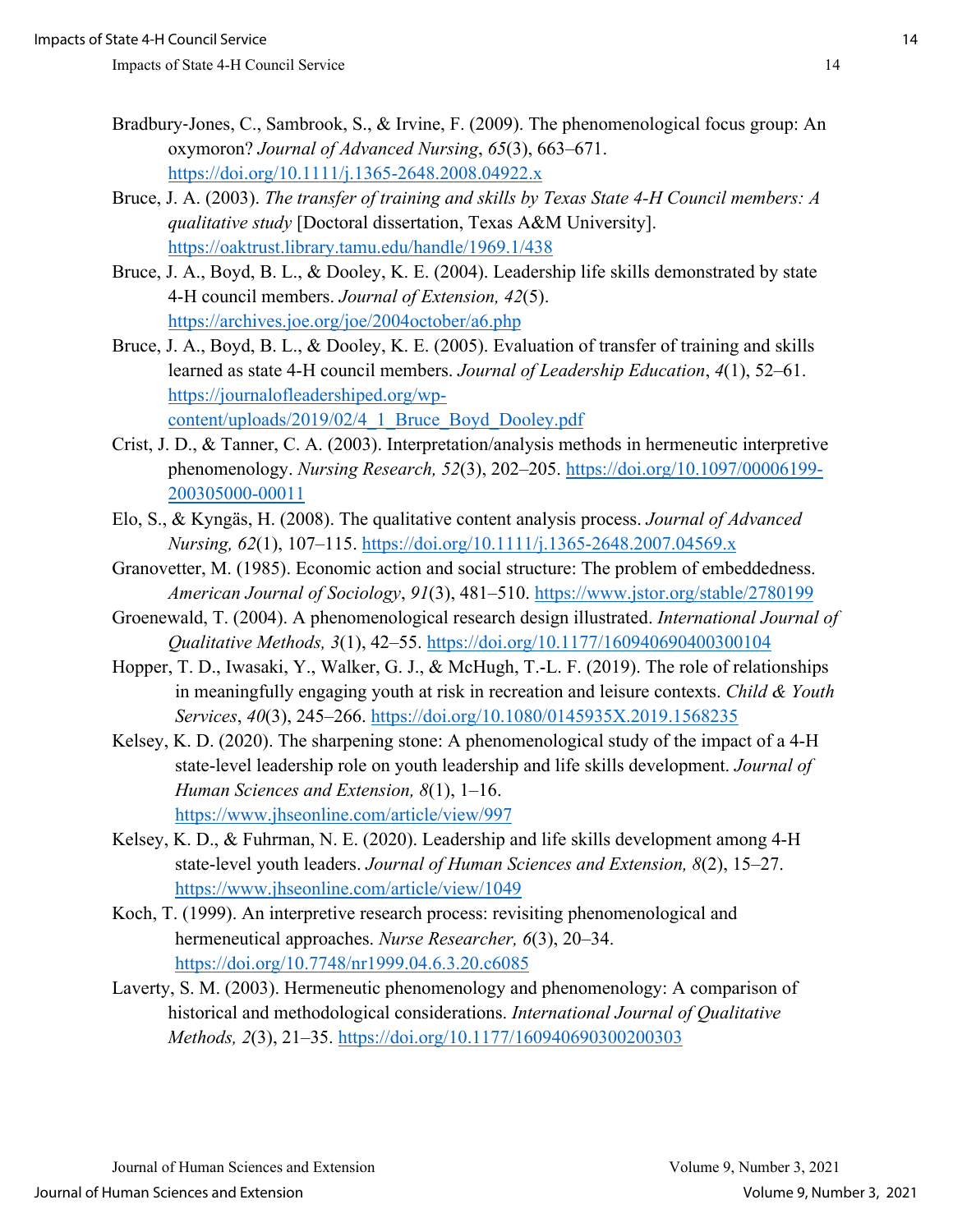- Leech, K. K. (2007). *The relationship between emotional intelligence, character, and leadership traits in the members of the Texas 4-H Council* [Doctoral dissertation, Texas Tech University].<https://ttu-ir.tdl.org/handle/2346/12921>
- Lerner, R. M., Lerner, J. V., von Eye, A., Bowers, E. P., & Lewin-Bizan, S. (2011). Individual and contextual bases of thriving in adolescence: A view of the issues. *Journal of Adolescence, 34*(6), 1107–1114.<https://doi.org/10.1016/j.adolescence.2011.08.001>
- Lincoln, Y. S., & Guba, E. G. (1985). *Naturalistic inquiry*. Sage.
- Little, D. (2012). Analytical sociology and the rest of sociology. *Sociologica*, *6*(1), 1–47. <https://www.rivisteweb.it/doi/10.2383/36894>
- Moran, L., Bunch, J. C., & Cater, M. (2019). 4-H state leadership boards: Measuring leadership life skills and youth-adult relationships. *Journal of Human Sciences and Extension, 7*(1), 68–78.<https://www.jhseonline.com/article/view/807>
- Patton, M. Q. (1999). Enhancing the quality and credibility of qualitative analysis. *Health Services Research, 34*(5 Pt 2), 1189–1208. <https://www.ncbi.nlm.nih.gov/pmc/articles/PMC1089059/>
- Ramey, H. L., & Rose‐Krasnor, L. (2012). Contexts of structured youth activities and positive youth development. *Child Development Perspectives*, *6*(1), 85–91. <https://doi.org/10.1111/j.1750-8606.2011.00219.x>
- Richmond, D., Sibthorp, J., & Wilson, C. (2019). Understanding the role of summer camps in the learning landscape: An exploratory sequential study. *Journal of Youth Development, 14*(3), 9–30.<https://doi.org/10.5195/jyd.2019.780>
- Rossman, G. B., & Rallis, S. F. (2016). *An introduction to qualitative research: Learning in the field*. Sage.
- Scales, P. C., Benson, P. L., & Roehlkepartain, E. C. (2011). Adolescent thriving: The role of sparks, relationships, and empowerment. *Journal of Youth and Adolescence, 40*(3), 263– 277.<https://doi.org/10.1007/s10964-010-9578-6>
- Sloan, A., & Bowe, B. (2014). Phenomenology and hermeneutic phenomenology: The philosophy, the methodologies, and using hermeneutic phenomenology to investigate lecturers' experiences of curriculum design. *Quality & Quantity, 48*(3), 1291–1303. <https://doi.org/10.1007/s11135-013-9835-3>
- Whittington, A., & Garst, B. A. (2018). The role of camp in shaping college readiness and building a pathway to the future for camp alumni. *Journal of Youth Development, 13*(1- 2), 105–125.<https://doi.org/10.5195/jyd.2018.519>
- Worker, S. M., Iaccopucci, A. M., Bird, M., & Horowitz, M. (2019). Promoting positive youth development through teenagers-as-teachers programs. *Journal of Adolescent Research, 34*(1), 30–54. <https://doi.org/10.1177/0743558418764089>
- Youngblade, L. M., & Theokas, C. (2006). The multiple contexts of youth development: Implications for theory, research, and practice. *Applied Developmental Science*, *10*(2), 8– 60. [https://doi.org/10.1207/s1532480xads1002\\_1](https://doi.org/10.1207/s1532480xads1002_1)